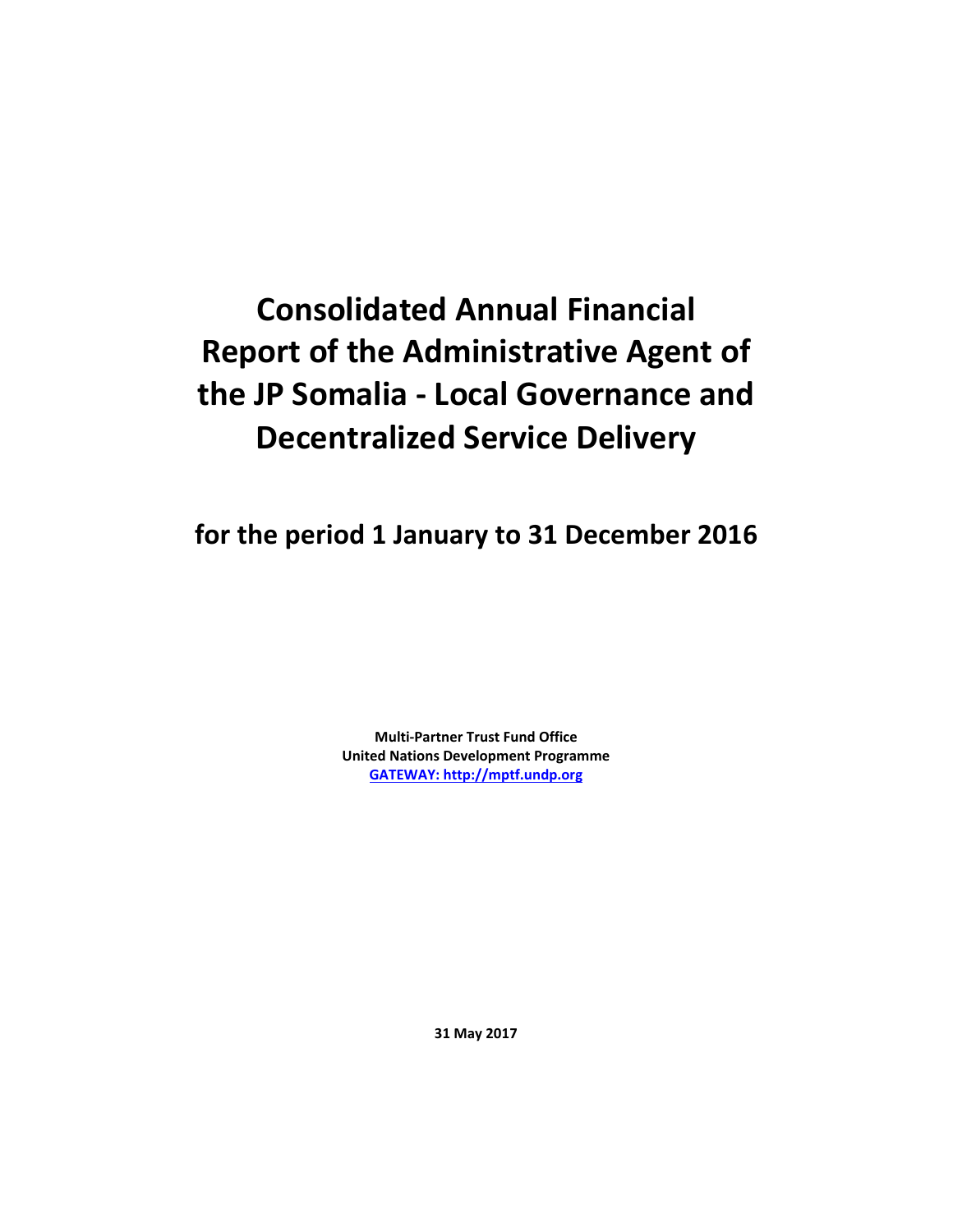# **PARTICIPATING ORGANIZATIONS CONTRIBUTORS**



International Labour Organization (ILO)



United Nations Capital Development Fund (UNCDF)



United Nations Development Programme (UNDP)



United Nations Human Settlements Programme (UN-HABITAT)



United Nations Children's Fund (UNICEF)





Denmark



UK Department for International Development (DFID)



European Union



Norway



Swiss Agency for Development and Cooperation (SDC)



Swedish International Development Cooperation (Sida)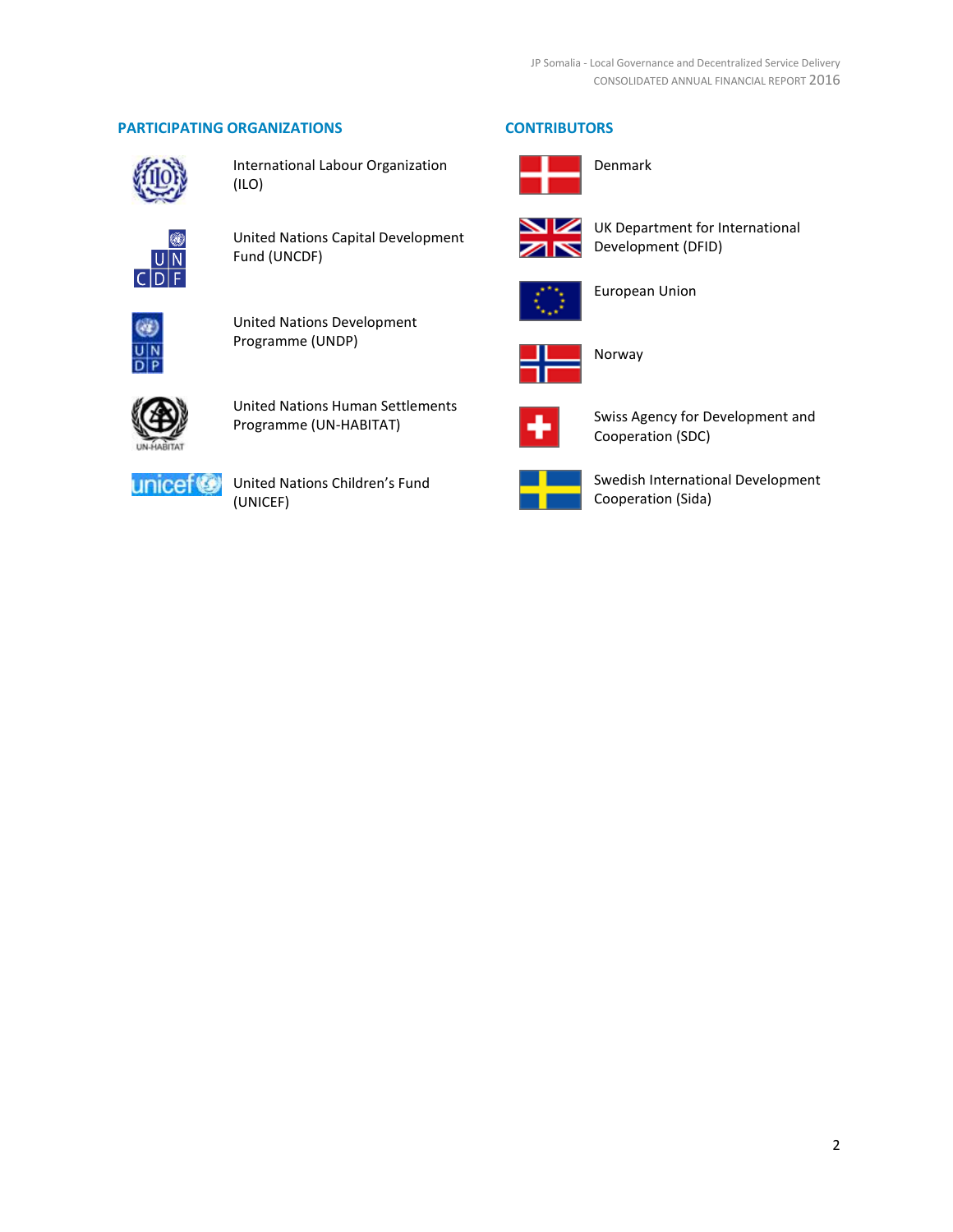### **DEFINITIONS**

### **Allocation**

Amount approved by the Steering Committee for a project/programme.

#### **Approved Project/Programme**

A project/programme including budget, etc., that is approved by the Steering Committee for fund allocation purposes.

#### **Contributor Commitment**

Amount(s) committed by a donor to a Fund in a signed Standard Administrative Arrangement with the UNDP Multi-Partner Trust Fund Office (MPTF Office), in its capacity as the Administrative Agent. A commitment may be paid or pending payment.

#### **Contributor Deposit**

Cash deposit received by the MPTF Office for the Fund from a contributor in accordance with a signed Standard Administrative Arrangement.

#### **Delivery Rate**

The percentage of funds that have been utilized, calculated by comparing expenditures reported by a Participating Organization against the 'net funded amount'.

#### **Indirect Support Costs**

A general cost that cannot be directly related to any particular programme or activity of the Participating Organizations. UNDG policy establishes a fixed indirect cost rate of 7% of programmable costs.

#### **Net Funded Amount**

Amount transferred to a Participating Organization less any refunds transferred back to the MPTF Office by a Participating Organization.

#### **Participating Organization**

A UN Organization or other inter-governmental Organization that is an implementing partner in a Fund, as represented by signing a Memorandum of Understanding (MOU) with the MPTF Office for a particular Fund.

#### **Project Expenditure**

The sum of expenses and/or expenditure reported by all Participating Organizations for a Fund irrespective of which basis of accounting each Participating Organization follows for donor reporting.

#### **Project Financial Closure**

A project or programme is considered financially closed when all financial obligations of an operationally completed project or programme have been settled, and no further financial charges may be incurred.

#### **Project Operational Closure**

A project or programme is considered operationally closed when all programmatic activities for which Participating Organization(s) received funding have been completed.

#### **Project Start Date**

Date of transfer of first instalment from the MPTF Office to the Participating Organization.

#### **Total Approved Budget**

This represents the cumulative amount of allocations approved by the Steering Committee.

#### **US Dollar Amount**

The financial data in the report is recorded in US Dollars and due to rounding off of numbers, the totals may not add up.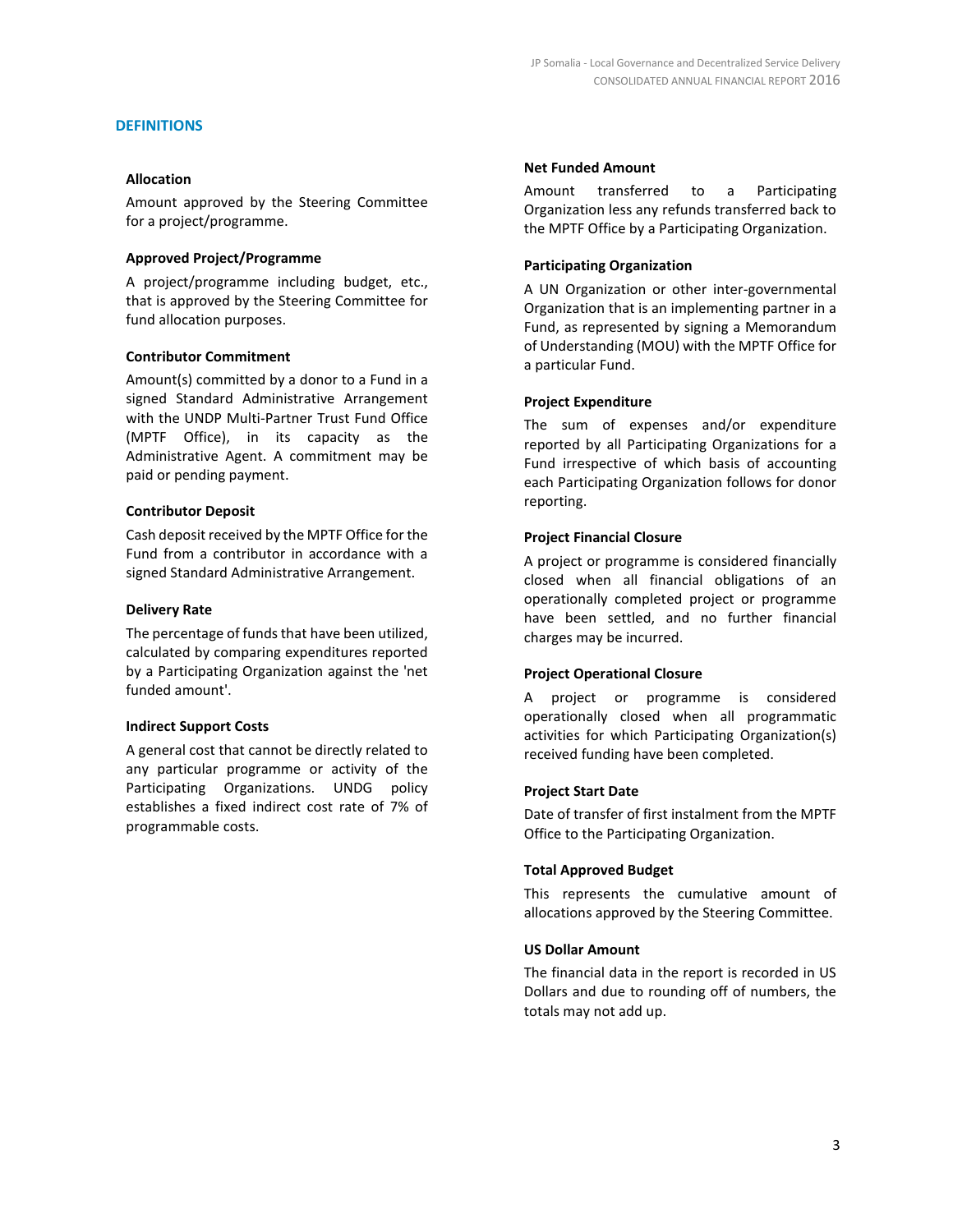### **TABLE OF CONTENTS INTRODUCTION**

| Introduction                                | 4  |
|---------------------------------------------|----|
| 1. Sources and Uses of Funds                | 5  |
| 2. Partner Contributions                    | 6  |
| 3. Interest Earned                          | 7  |
| 4. Transfer of Funds                        | 8  |
| 5. Expenditure and Financial Delivery Rates | 9  |
| 6. Cost Recovery                            | 11 |
| 7. Accountability and Transparency          | 11 |

This Consolidated Annual Financial Report of the Joint Programme Somalia - Local Governance and Decentralized Service Delivery is prepared by the United Nations Development Programme (UNDP) Multi-Partner Trust Fund Office (MPTF Office) in fulfillment of its obligations as Administrative Agent, as per the terms of Reference (TOR), the Memorandum of Understanding (MOU) signed between the UNDP MPTF Office and the Participating Organizations, and the Standard Administrative Arrangement (SAA) signed with contributors.

The MPTF Office, as Administrative Agent, is responsible for concluding an MOU with Participating Organizations and SAAs with contributors. It receives, administers and manages contributions, and disburses these funds to the Participating Organizations. The Administrative Agent prepares and submits annual consolidated financial reports, as well as regular financial statements, for transmission to contributors.

The Somalia Compact as agreed by the Somalia New Deal Conference provided the basis for establishing the Somalia Development and Reconstruction Facility (SDRF) with multiple windows. The Somalia UN MPTF Window was established in December 2013 and Joint Programme Somalia - Local Governance and Decentralized Service Delivery (UN JPLG) has been rolled into Somalia UN MPTF in 2015. The financial information of UN JPLG and UN JPLG II from 2008 through 30 April 2015 is provided on [http://mptf.undp.org/factsheet/fund/JSO00,](http://mptf.undp.org/factsheet/fund/JSO00) while activities of UN JPLG II after 1 May 2015 are reflected on Somalia UN MPTF at <http://mptf.undp.org/factsheet/fund/4SO00> under PSG5 as a separate line for "UN JPLG II".

This consolidated financial report covers the period 1 January to 31 December 2016 and provides financial data on progress made in the implementation of projects of the JP Somalia - Local Governance and Decentralized Service Delivery. It is posted on the MPTF Office GATEWAY [\(http://mptf.undp.org/factsheet/fund/JSO00\)](http://mptf.undp.org/factsheet/fund/JSO00).

The financial data in the report is recorded in US Dollars and due to rounding off of numbers, the totals may not add up.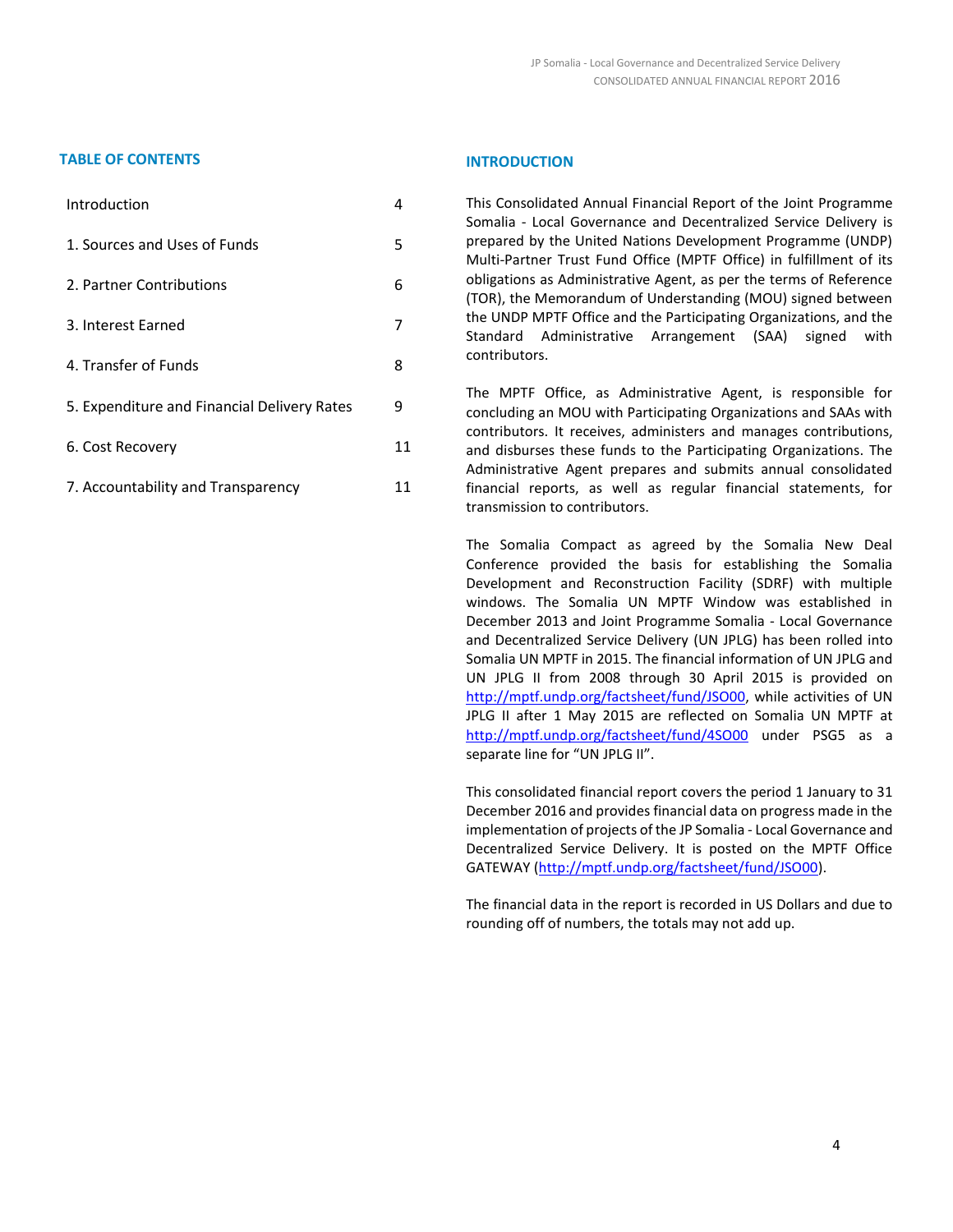#### **2015 FINANCIAL PERFORMANCE**

This chapter presents financial data and analysis of the JP Somalia - Local Governance and Decentralized Service Delivery using the pass-through funding modality as of 31 December 2016. Financial information for this Fund is also available on the MPTF Office GATEWAY, at the following address: [http://mptf.undp.org/factsheet/fund/JSO00.](http://mptf.undp.org/factsheet/fund/JSO00)

#### **1. SOURCES AND USES OF FUNDS**

As of 31 December 2016, 6 contributors deposited US\$ 71,589,476 in contributions and US\$ 101,806 was earned in interest.

The cumulative source of funds was US\$ 71,691,282

Of this amount, US\$ 70,873,498 has been net funded to 5 Participating Organizations, of which US\$ 67,684,970 has been reported as expenditure. The Administrative Agent fee has been charged at the approved rate of 1% on deposits and amounts to US\$ 617,693. Table 1 provides an overview of the overall sources, uses, and balance of the JP Somalia - Local Governance and Decentralized Service Delivery as of 31 December 2016.

#### **Table 1. Financial Overview, as of 31 December 2015 (in US Dollars)**

|                                                           | Annual 2015 | Annual 2016 | <b>Cumulative</b> |
|-----------------------------------------------------------|-------------|-------------|-------------------|
| <b>Sources of Funds</b>                                   |             |             |                   |
| Contributions from donors                                 | 5,105,250   |             | 71,589,476        |
| Fund Earned Interest and Investment Income                | 505         | 736         | 83,452            |
| Interest Income received from Participating Organizations |             |             | 18,354            |
| Refunds by Administrative Agent to Contributors           |             |             |                   |
| Fund balance transferred to another MDTF                  |             |             |                   |
| Other Income                                              |             |             |                   |
| <b>Total: Sources of Funds</b>                            | 5,105,755   | 736         | 71,691,282        |
| <b>Use of Funds</b>                                       |             |             |                   |
| Transfers to Participating Organizations                  | 5,054,197   |             | 70,873,498        |
| Refunds received from Participating Organizations         |             |             |                   |
| <b>Net Funded Amount</b>                                  | 5,054,197   |             | 70,873,498        |
| <b>Administrative Agent Fees</b>                          |             |             | 617,693           |
| Direct Costs: (Steering Committee, Secretariatetc.)       |             |             |                   |
| <b>Bank Charges</b>                                       | 4           | 4           | 644               |
| <b>Other Expenditures</b>                                 | 51,053      |             | 98,202            |
| <b>Total: Uses of Funds</b>                               | 5,105,254   | 4           | 71,590,037        |
| Change in Fund cash balance with Administrative Agent     | 501         | 732         | 101,245           |
| Opening Fund balance (1 January)                          | 100,012     | 100,514     |                   |
| <b>Closing Fund balance (31 December)</b>                 | 100,514     | 101,245     | 101,245           |
| <b>Net Funded Amount</b>                                  | 5,054,197   |             | 70,873,498        |
| Participating Organizations' Expenditure                  | 10,429,140  | 3,373,674   | 67,684,970        |
| <b>Balance of Funds with Participating Organizations</b>  |             |             | 3,188,528         |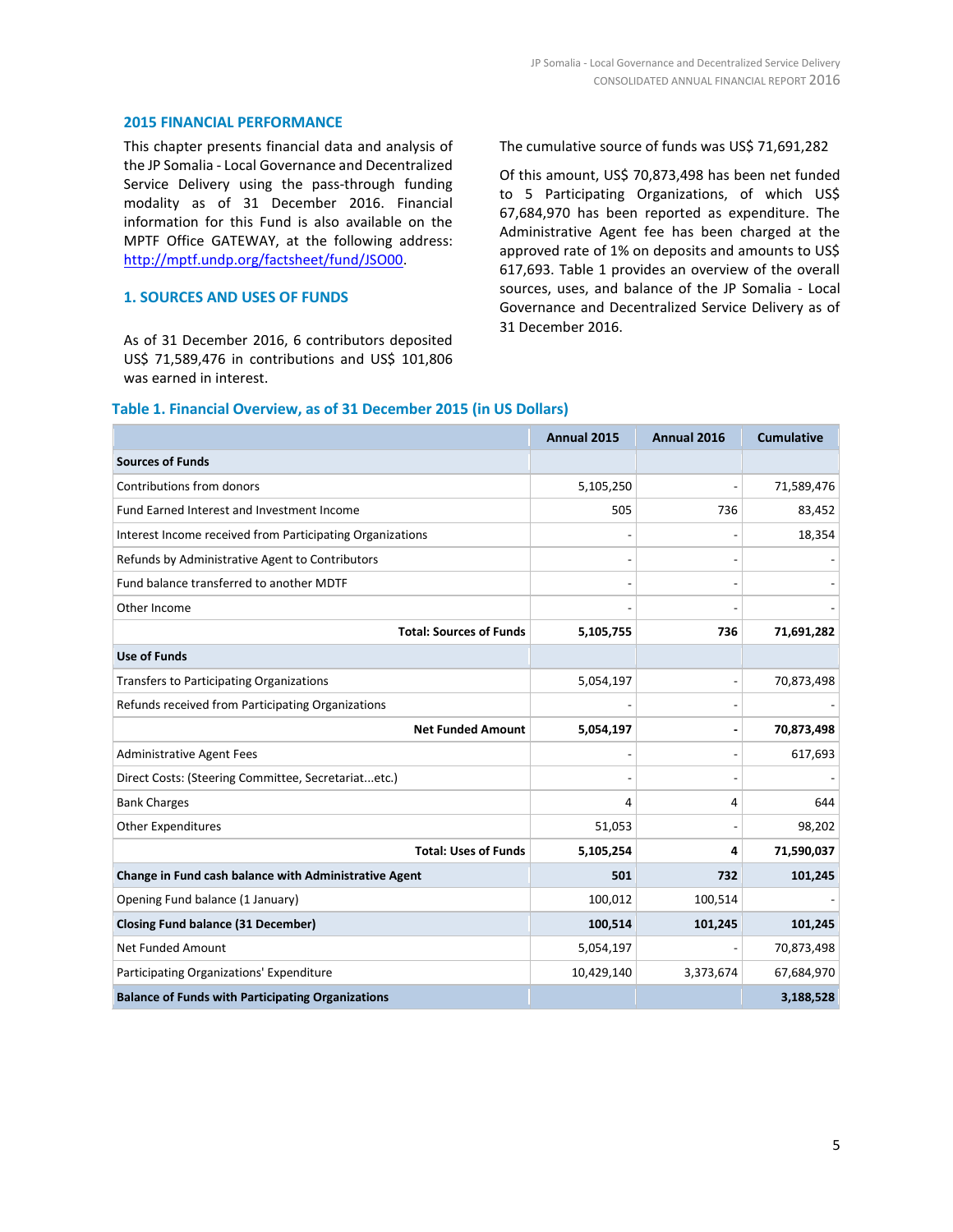# **2. PARTNER CONTRIBUTIONS**

Table 2 provides information on cumulative contributions received from all contributors to this Fund as of 31 December 2016.

The JP Somalia - Local Governance and Decentralized Service Delivery is currently being financed by 6 contributors, as listed in the table below.

The table below includes commitments made up to 31 December 2016 through signed Standard Administrative Agreements, and deposits made through 2016.

| <b>Contributors</b>                                  | <b>Prior Years</b><br>as of 31-Dec-2015<br><b>Deposits</b> | <b>Current Year</b><br>Jan-Dec-2016<br><b>Deposits</b> | <b>Total Deposits</b> |
|------------------------------------------------------|------------------------------------------------------------|--------------------------------------------------------|-----------------------|
| Denmark                                              | 9,746,310                                                  |                                                        | 9,746,310             |
| Department for International Development (DFID)      | 20,557,349                                                 |                                                        | 20,557,349            |
| European Union                                       | 9,820,170                                                  |                                                        | 9,820,170             |
| Norway                                               | 6,348,620                                                  |                                                        | 6,348,620             |
| Swiss Agency for Development and Cooperation (SDC)   | 21,911,932                                                 |                                                        | 21,911,932            |
| Swedish International Development Cooperation (Sida) | 3,205,095                                                  |                                                        | 3,205,095             |
| <b>Grand Total</b>                                   | 71,589,476                                                 |                                                        | 71,589,476            |

# **Table 2. Contributors' Deposits, as of 31 December 2016 (in US Dollars)**





**EU, 13.7%**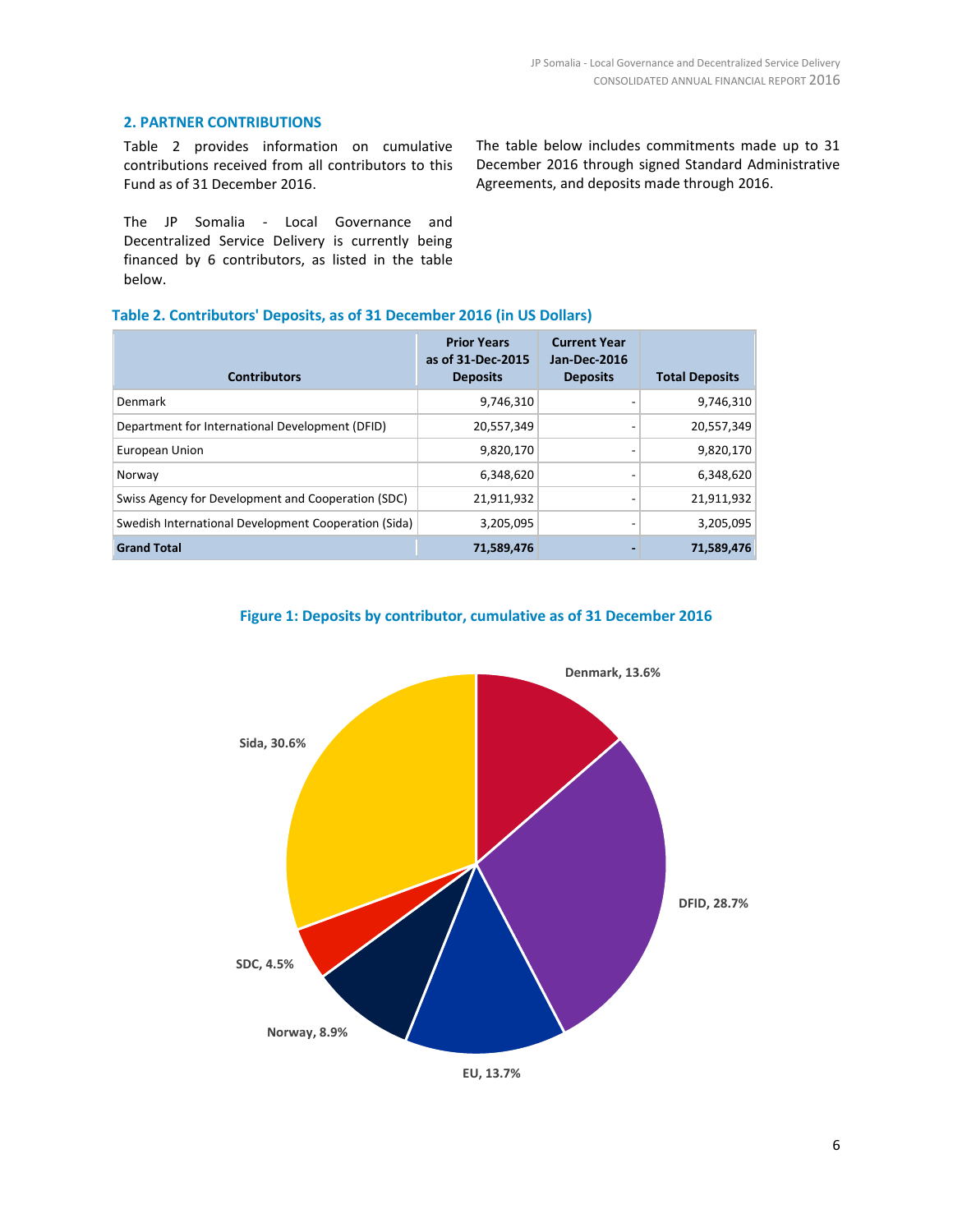# **3. INTEREST EARNED**

Interest income is earned in two ways: 1) on the balance of funds held by the Administrative Agent (Fund earned interest), and 2) on the balance of funds held by the Participating Organizations (Agency earned interest) where their Financial Regulations and Rules allow return of interest to the AA.

As of 31 December 2016, Fund earned interest amounts to US\$ 83,452.

Interest received from Participating Organizations amounts to US\$ 18,354, bringing the cumulative interest received to US\$ 101,806. Details are provided in the table below.

#### **Table 3. Sources of Interest and Investment Income, as of 31 December 2016 (in US Dollars)**

| <b>Interest Earned</b>                     | <b>Prior Years</b><br>as of 31-Dec-2015 | <b>Current Year</b><br>Jan-Dec-2016 | Total   |
|--------------------------------------------|-----------------------------------------|-------------------------------------|---------|
| <b>Administrative Agent</b>                |                                         |                                     |         |
| Fund Earned Interest and Investment Income | 82,716                                  | 736                                 | 83,452  |
| <b>Total: Fund Earned Interest</b>         | 82,716                                  | 736                                 | 83,452  |
| <b>Participating Organization</b>          |                                         |                                     |         |
| <b>UNDP</b>                                | 18,354                                  |                                     | 18,354  |
| <b>Total: Agency earned interest</b>       | 18,354                                  |                                     | 18,354  |
| <b>Grand Total</b>                         | 101,071                                 | 736                                 | 101,806 |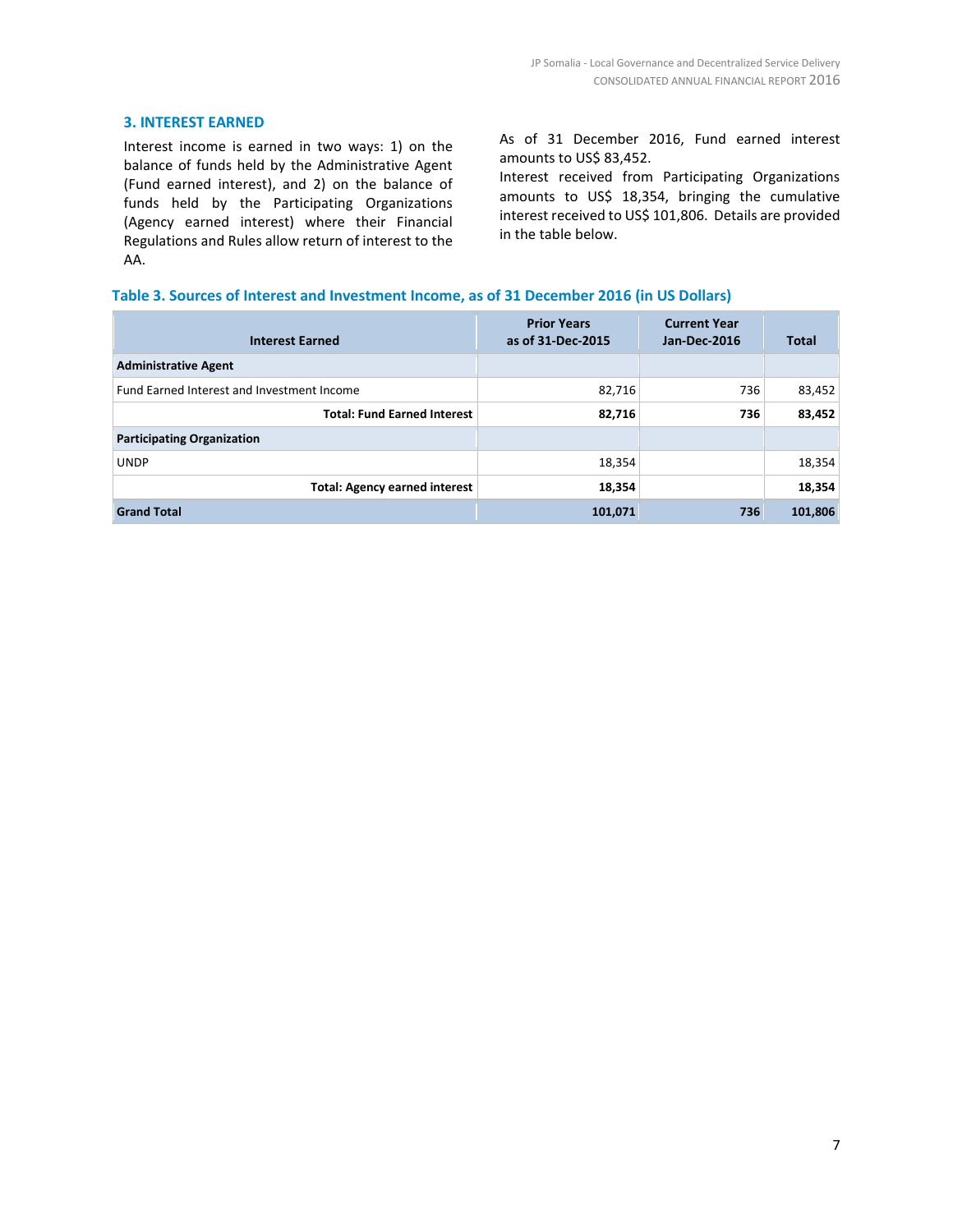# **4. TRANSFER OF FUNDS**

Allocations to Participating Organizations are approved by the Steering Committee and disbursed by the Administrative Agent. As of 31 December 2016, the Administrative Agent has transferred US\$ 70,873,498 to five Participating Organizations (see list below).

Table 4 provides additional information on the refunds received by the MPTF Office, and the net funded amount for each of the Participating Organizations.

**Table 4. Transfer, Refund, and Net Funded Amount by Participating Organization, as of 31 December 2016 (in US Dollars)**

| Participating<br><b>Organization</b> | Prior Years as of 31-Dec-2015 |                |                   | <b>Current Year Jan-Dec-2016</b> |                |                   | <b>Total</b>     |                |                   |
|--------------------------------------|-------------------------------|----------------|-------------------|----------------------------------|----------------|-------------------|------------------|----------------|-------------------|
|                                      | <b>Transfers</b>              | <b>Refunds</b> | <b>Net Funded</b> | <b>Transfers</b>                 | <b>Refunds</b> | <b>Net Funded</b> | <b>Transfers</b> | <b>Refunds</b> | <b>Net Funded</b> |
| <b>ILO</b>                           | 12,997,319                    |                | 12,997,319        |                                  |                |                   | 12,997,319       |                | 12,997,319        |
| <b>UNCDF</b>                         | 10,911,314                    |                | 10,911,314        |                                  |                |                   | 10,911,314       |                | 10,911,314        |
| <b>UNDP</b>                          | 21,155,025                    |                | 21,155,025        |                                  |                |                   | 21,155,025       |                | 21,155,025        |
| <b>UNHABITAT</b>                     | 15,808,544                    |                | 15,808,544        |                                  |                |                   | 15,808,544       |                | 15,808,544        |
| <b>UNICEF</b>                        | 10,001,296                    |                | 10,001,296        |                                  |                |                   | 10,001,296       |                | 10,001,296        |
| <b>Grand Total</b>                   | 70,873,498                    |                | 70,873,498        |                                  |                |                   | 70,873,498       |                | 70,873,498        |



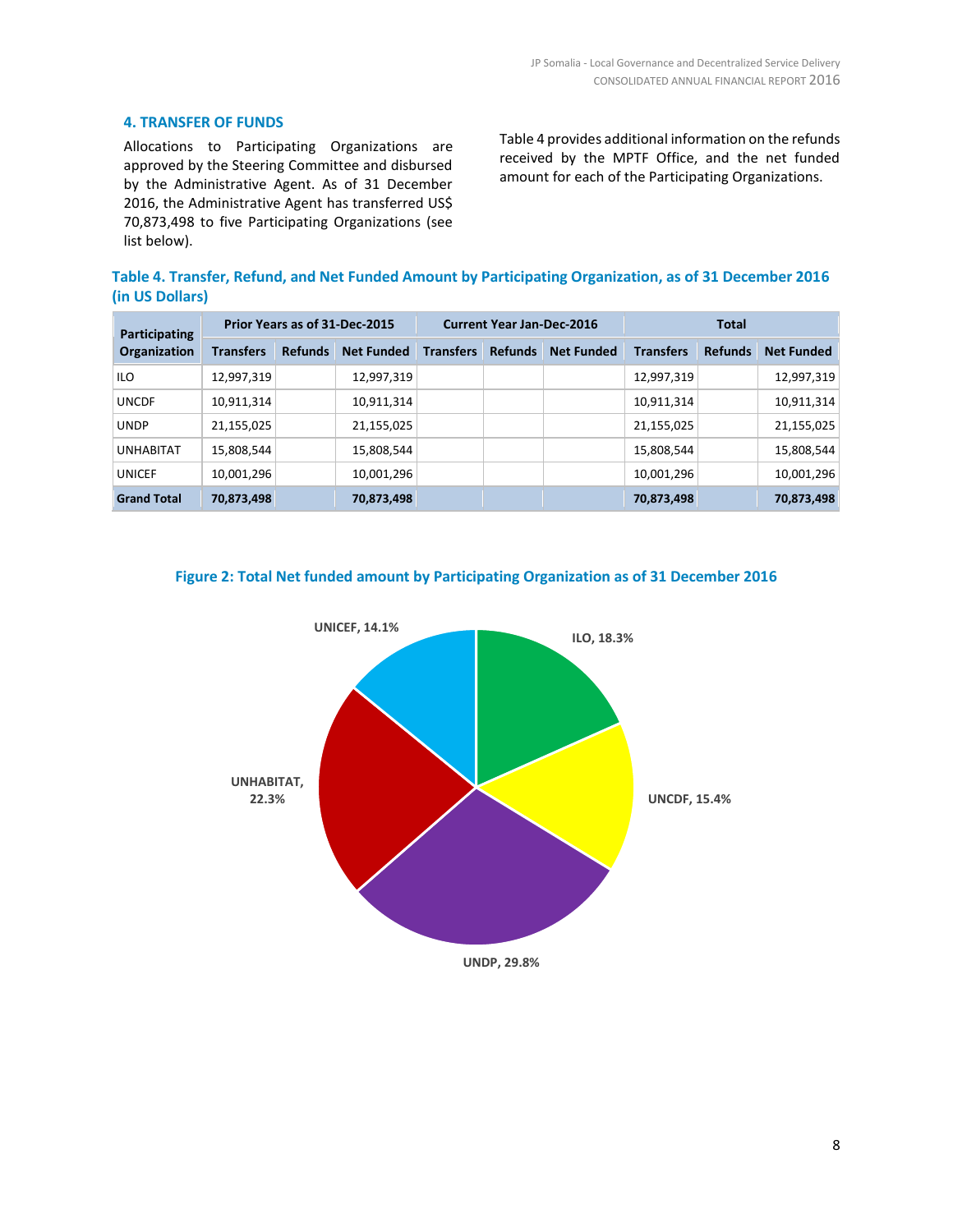# **5. EXPENDITURE AND FINANCIAL DELIVERY RATES**

All final expenditures reported for the year 2016 were submitted by the Headquarters of the Participating Organizations. These were consolidated by the MPTF Office.

Project expenditures are incurred and monitored by each Participating Organization, and are reported as per the agreed upon categories for inter-agency harmonized reporting. The reported expenditures were submitted via the MPTF Office's online expenditure reporting tool. The 2016 expenditure data has been posted on the MPTF Office GATEWAY at<http://mptf.undp.org/factsheet/fund/JSO00>

# **5.1 EXPENDITURE REPORTED BY PARTICIPATING ORGANIZATION**

In 2016, US\$ was net funded to Participating Organizations, and US\$ 3,373,674 was reported in expenditure.

As shown in table below, the cumulative net funded amount is US\$ 70,873,498 and cumulative expenditures reported by the Participating Organizations amount to US\$ 67,684,970. This equates to an overall Fund expenditure delivery rate of 96 percent.

The agencies with the three highest delivery rates are: UNDP (100%), ILO (100%) and UNHABITAT (98%)

# **Table 5.1 Net Funded Amount, Reported Expenditure, and Financial Delivery by Participating Organization, as of 31 December 2016 (in US Dollars)**

|                                      |                           |                                    | <b>Expenditure</b>                      |                                            |                   |                           |
|--------------------------------------|---------------------------|------------------------------------|-----------------------------------------|--------------------------------------------|-------------------|---------------------------|
| Participating<br><b>Organization</b> | Approved<br><b>Amount</b> | <b>Net Funded</b><br><b>Amount</b> | <b>Prior Years</b><br>as of 31-Dec-2015 | <b>Current Year</b><br><b>Jan-Dec-2016</b> | <b>Cumulative</b> | <b>Delivery Rate</b><br>% |
| <b>ILO</b>                           | 12,997,319                | 12,997,319                         | 12,700,659                              | 232,122                                    | 12,932,782        | 99.50                     |
| <b>UNCDF</b>                         | 10,911,314                | 10,911,314                         | 8,584,949                               | (335,161)                                  | 8,249,788         | 75.61                     |
| <b>UNDP</b>                          | 21,155,026                | 21,155,025                         | 20,932,470                              | 258,719                                    | 21,191,189        | 100.17                    |
| <b>UNHABITAT</b>                     | 15,808,544                | 15,808,544                         | 13,094,409                              | 2,419,513                                  | 15,513,922        | 98.14                     |
| <b>UNICEF</b>                        | 10,001,296                | 10,001,296                         | 8,998,809                               | 798.480                                    | 9,797,289         | 97.96                     |
| <b>Grand Total</b>                   | 70,873,499                | 70,873,498                         | 64,311,296                              | 3,373,674                                  | 67,684,970        | 95.50                     |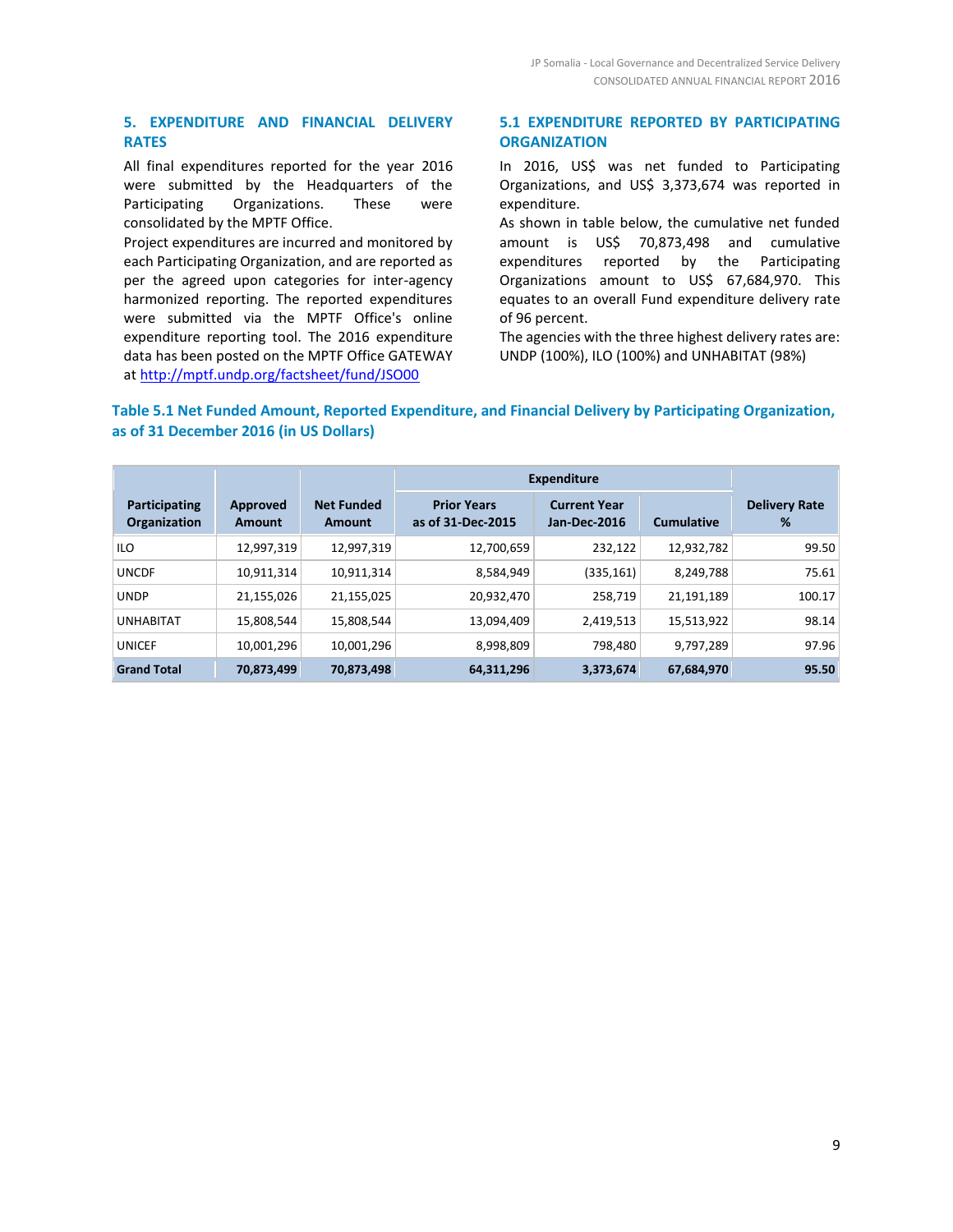# **5.2 EXPENDITURE REPORTED BY CATEGORY**

Project expenditures are incurred and monitored by each Participating Organization and are reported as per the agreed categories for inter-agency harmonized reporting. In 2006 the UN Development Group (UNDG) established six categories against which UN entities must report inter-agency project expenditures. Effective 1 January 2012, the UN Chief Executive Board (CEB) modified these categories as a result of IPSAS adoption to comprise eight categories. All expenditure incurred prior to 1 January 2012 have been reported in the old categories; post 1 January 2012 all expenditure are reported in the new eight categories. See table below.

#### **2012 CEB Expense Categories**

- 1. Staff and personnel costs
- 2. Supplies, commodities and materials
- 3. Equipment, vehicles, furniture and depreciation
- 4. Contractual services
- 5. Travel
- 6. Transfers and grants
- 7. General operating expenses
- 8. Indirect costs

\_\_\_\_\_\_\_\_\_\_\_\_\_\_\_\_\_\_\_\_\_\_

#### **2006 UNDG Expense Categories**

- 1. Supplies, commodities, equipment & transport
- 2. Personnel
- 3. Training counterparts
- 4. Contracts
- 5. Other direct costs
- 6. Indirect costs

#### **Table 5.2 Expenditure by UNDG Budget Category, as of 31 December 2016 (in US Dollars)**

|                                                      | <b>Expenditure</b>                      |                                            |              |                                                     |
|------------------------------------------------------|-----------------------------------------|--------------------------------------------|--------------|-----------------------------------------------------|
| Category                                             | <b>Prior Years</b><br>as of 31-Dec-2015 | <b>Current Year</b><br><b>Jan-Dec-2016</b> | <b>Total</b> | <b>Percentage of Total</b><br><b>Programme Cost</b> |
| Supplies, Commodities, Equipment and Transport (Old) | 323,165                                 |                                            | 323,165      | 0.51                                                |
| Personnel (Old)                                      | 5,263,171                               |                                            | 5,263,171    | 8.32                                                |
| Training of Counterparts(Old)                        | 821,373                                 |                                            | 821,373      | 1.30                                                |
| Contracts (Old)                                      | 5,656,989                               |                                            | 5,656,989    | 8.94                                                |
| Other direct costs (Old)                             | 1,075,329                               | $\qquad \qquad$                            | 1,075,329    | 1.70                                                |
| Staff & Personnel Cost (New)                         | 11,650,944                              | 509,131                                    | 12,160,075   | 19.22                                               |
| Suppl, Comm, Materials (New)                         | 177,680                                 | 22,971                                     | 200,652      | 0.32                                                |
| Equip, Veh, Furn, Depn (New)                         | 2,025,848                               | 46,088                                     | 2,071,936    | 3.28                                                |
| Contractual Services (New)                           | 15,457,346                              | 581,031                                    | 16,038,377   | 25.35                                               |
| Travel (New)                                         | 3,078,045                               | 224,805                                    | 3,302,850    | 5.22                                                |
| Transfers and Grants (New)                           | 9,935,331                               | 1,135,003                                  | 11,070,333   | 17.50                                               |
| <b>General Operating (New)</b>                       | 4,656,126                               | 614,929                                    | 5,271,055    | 8.33                                                |
| <b>Programme Costs Total</b>                         | 60,121,348                              | 3,133,958                                  | 63,255,306   | 100.00                                              |
| <sup>1</sup> Indirect Support Costs Total            | 4,189,948                               | 239,717                                    | 4,429,664    | 7.00                                                |
| <b>Total</b>                                         | 64,311,296                              | 3,373,674                                  | 67,684,970   |                                                     |

**<sup>1</sup> Indirect Support Costs** charged by Participating Organization, based on their financial regulations, can be deducted upfront or at a later stage during implementation. The percentage may therefore appear to exceed the 7% agreed-upon for on-going projects. Once projects are financially closed, this number is not to exceed 7%.